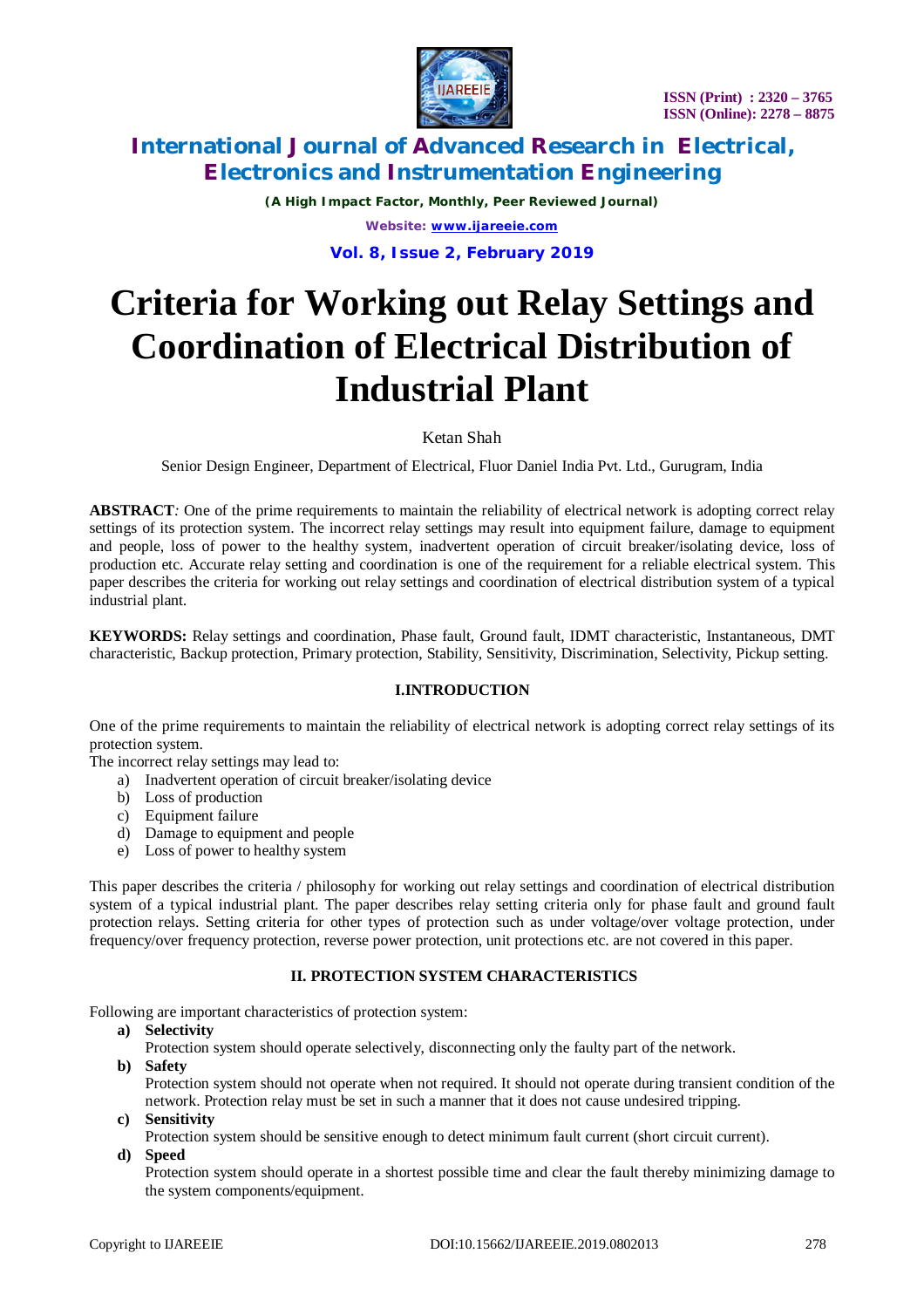

*(A High Impact Factor, Monthly, Peer Reviewed Journal)*

*Website: [www.ijareeie.com](http://www.ijareeie.com)*

#### **Vol. 8, Issue 2, February 2019**

### **III. RELAY SETTINGS& COORDINATION CRITERIA**

Given below are criteria for working out relay settings and coordination. It may be noted that criteria given are only for phase fault protection and ground fault protection relays. The setting criteria for other types of protection are not covered in this paper.

3.1 The relay settings shall be worked out starting from the downstream electrical system moving up.



For system shown above, the settings shall be worked out in following sequence.

Relay A, followed by Relay B, followed by Relay C.

- 3.2 The relay settings shall be worked out separately for phase fault protection relays and ground fault protectionrelays. The TCC (Time Coordination Curve) shall be plotted separately for phase fault and ground fault.
- 3.3 The relay settings and coordination study must be based on the calculated short circuit currents. The study should not be based on rated short circuit current values of the busbars. The short circuit study shall be performed to calculate actual phase and ground fault currents on each bus in the system under study. Following data of Utility system are required for calculating actual short circuit currents of the system under study:
	- 3.3.1 Sending end (Utility Bus) actual short circuit current values (maximum and minimum) for phase fault and ground fault.
	- 3.3.2 Impedance of Cable / transmission line between Utility Substation to plant incomer.
	- 3.3.3 Number of transformers operating in parallel at Utility Substation bus which is feeding power to the plant.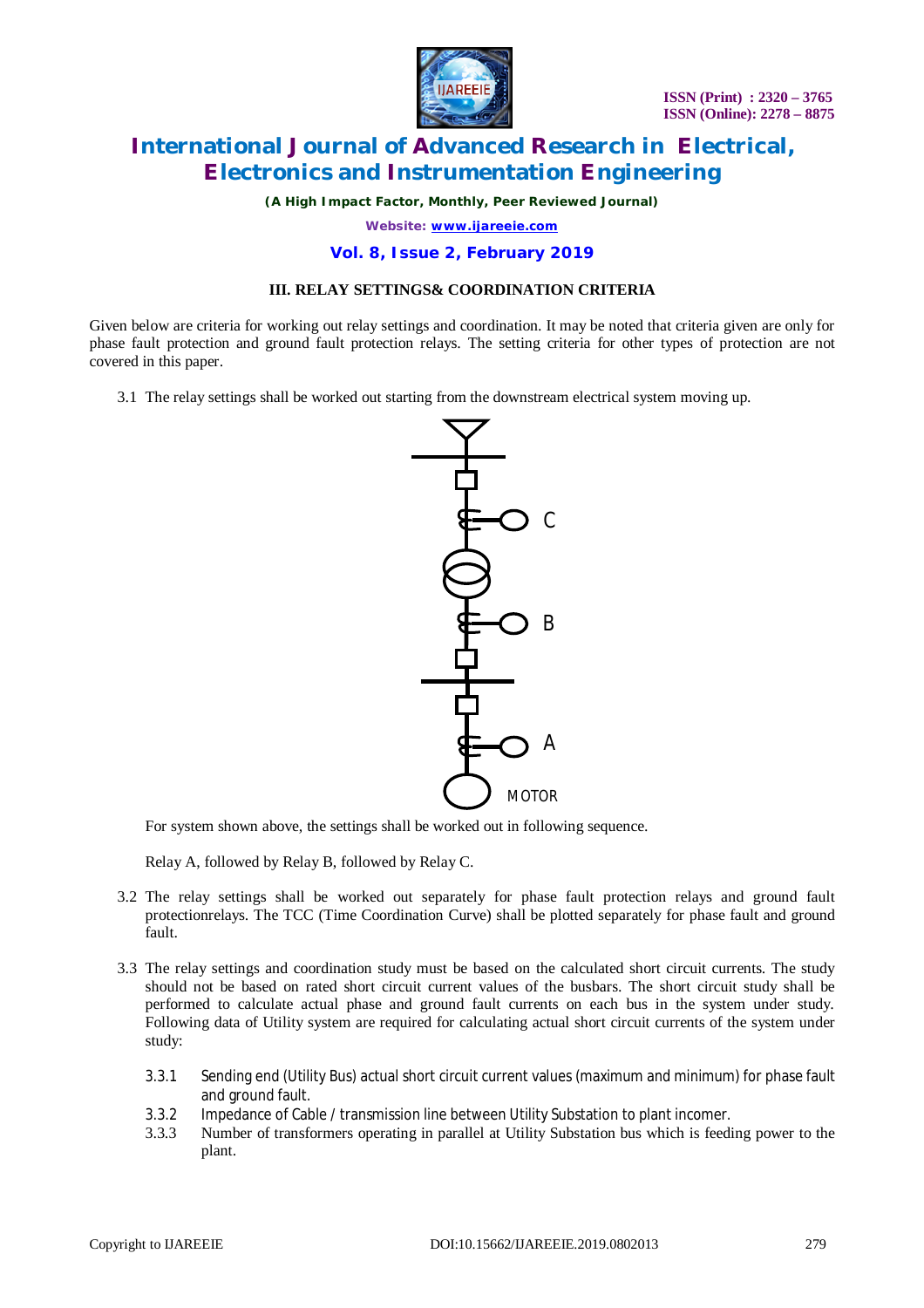

*(A High Impact Factor, Monthly, Peer Reviewed Journal)*

*Website: [www.ijareeie.com](http://www.ijareeie.com)*

### **Vol. 8, Issue 2, February 2019**

- 3.4 The relay settings shall be worked out for Normal Operating Configuration of the plant (Configuration which is available for >80% time in a year). For example Bus-coupler in 'Open' condition, Standby Generator is in 'Out of Service' condition, Standby load in 'Off' condition etc.
- 3.5 The relay settings shall be worked out such that fault at any location in the system is cleared within maximum one Second; to maintain system stability.
- 3.6 Work out relay settings such that primary protection and first back up protection clear the fault in maximum one second time maintaining the discrimination and selectivity. It is good if second back up protection also clear fault in one second.
- 3.7 Discrimination (time gradation) of about 200-250 ms shall be provided between two protections in series (example Outgoing feeder and Incoming feeder, Transformer secondary side relay and transformer primary side relay for secondary side fault). The discrimination time of 200-250 ms is considering following factors: Opening time of Circuit Breaker: 60 ms Inertia time of protections: 20 ms Relay error: 60 ms Safety margin: 50-100 ms
- 3.8 To reduce the fault clearance time of upstream protection system, discrimination shall not be provided between receiving end relay and sending end relay.
- 3.9 Protection system shall be reviewed before starting the relay setting and coordination exercise. Missing protection shall be added and extra protections provided if any shall be deleted.
- 3.10 Instantaneous overcurrent protection (50) and Instantaneous ground fault protection (50N) should not be provided on Incoming Feeder to a switchgear or MCC; as these protections if provided, will operate instantaneously for fault on any outgoing feeder thereby disconnecting power supply to healthy downstream system. However, 50 and 50N can be provided on Incoming Feeder for auto transfer scheme and Zone Selective Interlock purpose.
- 3.11Following are criteria for selecting IEC type IDMT (Inverse Definite Minimum Time) characteristics for Phase and ground overcurrent protections.
	- Extremely Inverse (EI) Characteristic shall be used as a back up to fuse as the EI characteristic curve slope is similar to fuse characteristic curve slope. Hence, for fault on feeder having Fuse, relay will allow fuse to operate first as a primary protection for bolted fault of higher magnitudeand also for the arcing fault (with resistance at the point of fault) of lower magnitude.
	- Very Inverse (VI) Characteristic shall be used for IDMT phase fault protection (51) on primary side of transformer. The51 protection with VI characteristic will take a longer time to operate for phase fault on the transformer secondary side system thereby acting as a backup protection to the secondary side 51 relay. However, for the fault on transformer primary side, the 51 relay with VI characteristic will operate much faster to clear the fault as a backup protection to 50 relay.
	- Normal Inverse (NI) Characteristic shall be generally used for the Switchgear or MCC Incoming feeder.
	- Long Time Inverse (LTI) Characteristic shall be generally used for protection of Neutral Grounding Resistor during ground fault.
	- Refer following figure showing IDMT characteristic selection for a typical network.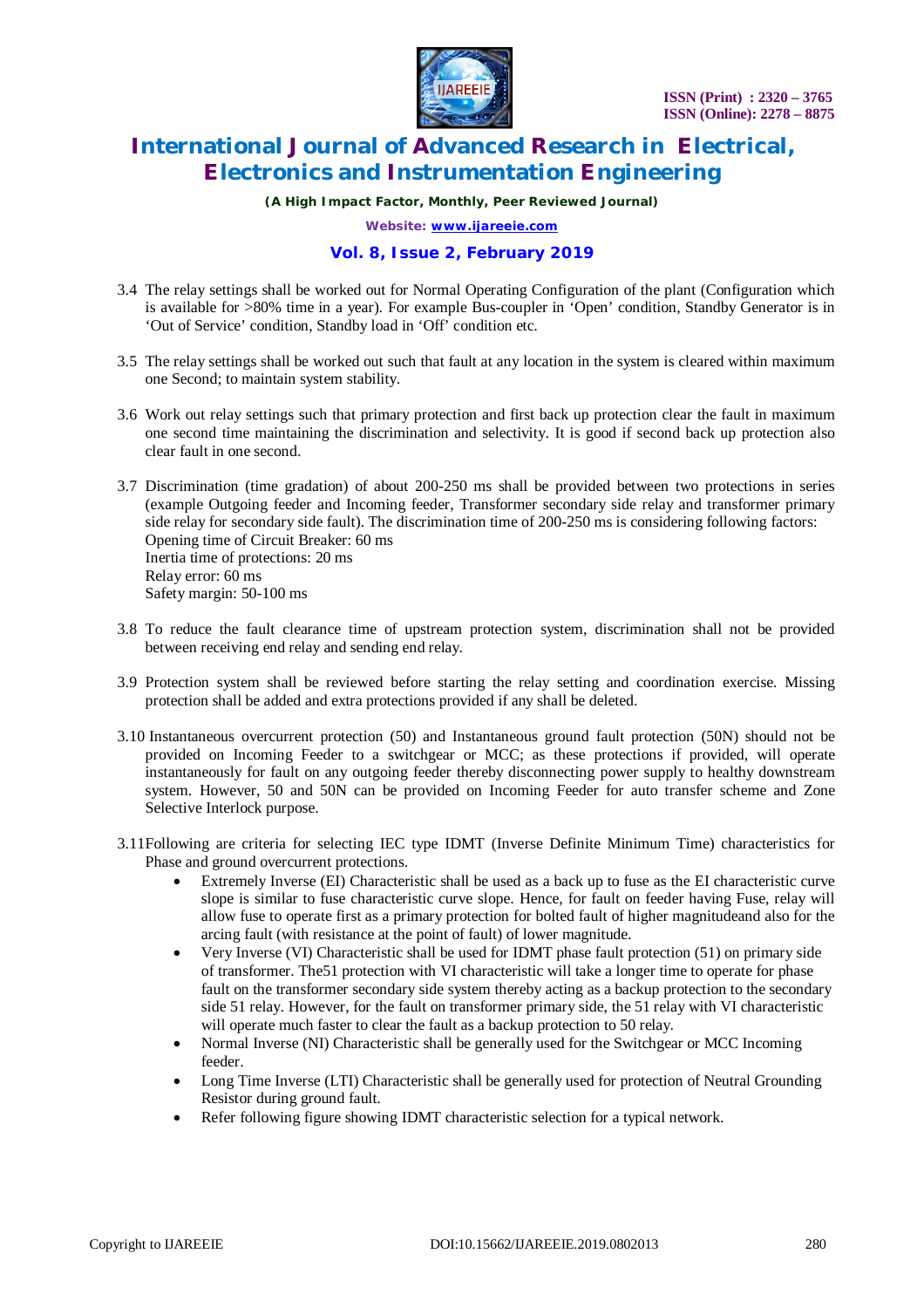

*(A High Impact Factor, Monthly, Peer Reviewed Journal)*

*Website: [www.ijareeie.com](http://www.ijareeie.com)*

**Vol. 8, Issue 2, February 2019**



3.12Delta-Star (with grounded neutral)transformer with vector group Dyn11/Dyn1 shall be provided with 50, 51 and 50N protections on its primary side (Refer figure below):

- 50is used as a primary protection for phase fault on transformer primary side.
- 50N is used as a primary protection for ground fault on transformer primary. 50N do not operate for any ground faults on Star side system, as Delta provides a natural isolation from the ground faults on transformer secondary side.
- 51is used as a backup protection to phase faults on transformer secondary side.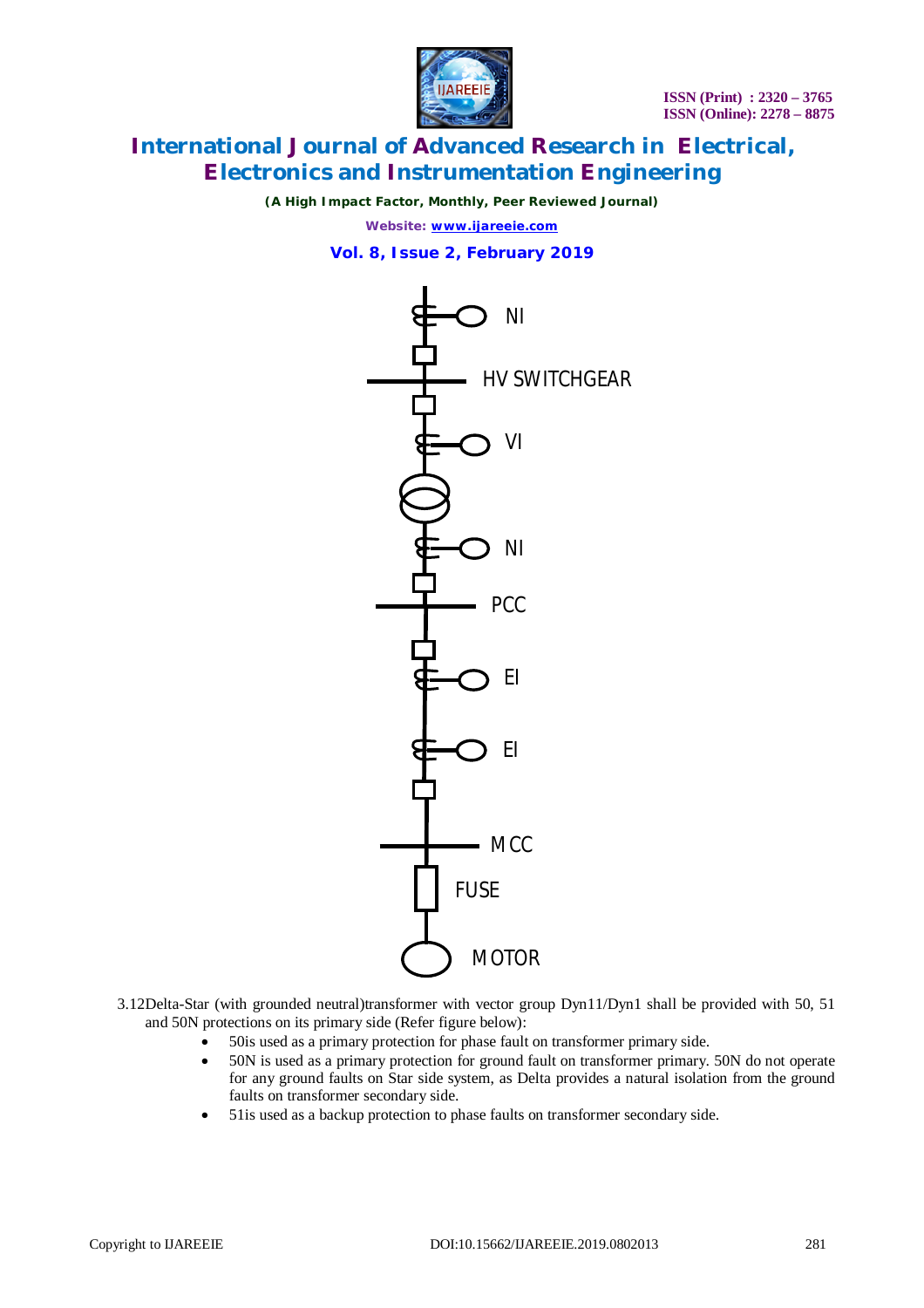

*(A High Impact Factor, Monthly, Peer Reviewed Journal) Website: [www.ijareeie.com](http://www.ijareeie.com)*

### **Vol. 8, Issue 2, February 2019**



3.13Criteria for setting 50 (Instantaneous Overcurrent Protection) provided on transformer primary Case study: In one of the plant having 2 MVA transformer as shown below, the 50 relay setting was 9A. This unit operated for a 3 phase fault on one of the outgoing feeder as setting was incorrect.



For a 3 phase fault on outgoing feeder, the current seen by relay =  $(40470 \times 433/11000) \times (1/150) = 10.62$ A which is above pick up setting of 9A. Hence relay operated instantaneously and tripped transformer HV breaker.

Solution: 50 unit should not operate for Low Voltage (LV) side phase faults and during transformer charging. Transformer charging current is maximum 12 times its full load current. To comply with these two conditions, set pickup setting of 50 relay for 1.3 times reflected LV phase fault current.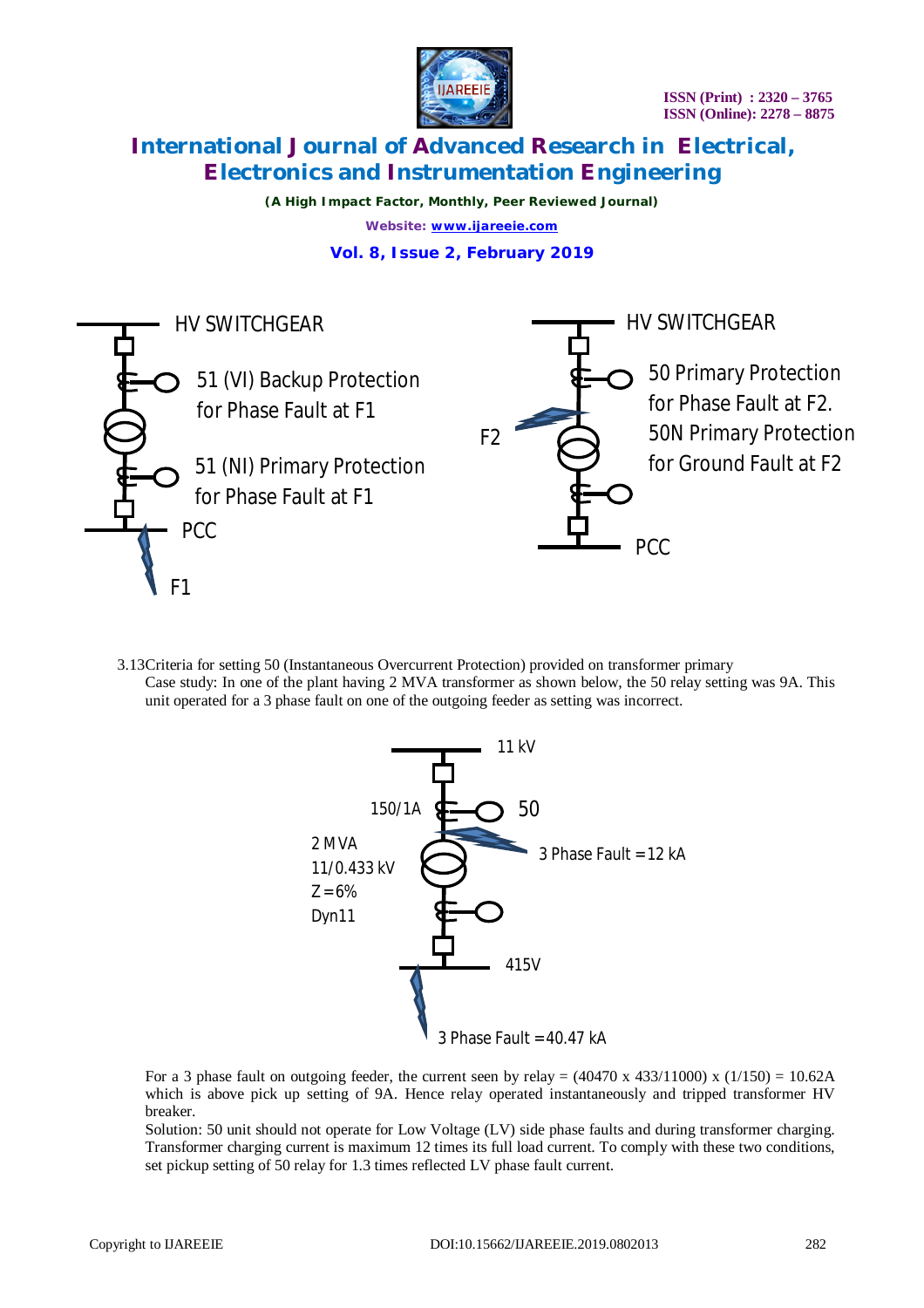

*(A High Impact Factor, Monthly, Peer Reviewed Journal)*

*Website: [www.ijareeie.com](http://www.ijareeie.com)*

#### **Vol. 8, Issue 2, February 2019**

Transformer charging current =  $12 \times$  Transformer Full Load Current =  $12 \times 105 = 1260$ A. Pick up >  $1260/150$ . Pickup > 8.4A, as per transformer charging current criteria. Pickup Setting of 50 unit = 1.3 x Reflected 415V Phase Fault Current / CT Ratio 1.3 is a safety margin to take care of transients, CT error, relay error etc. Pickup setting = 1.3 x (40470 x 433/11000) x (1/150) = 13.80 Set Pickup  $= 14$  A With Pickup setting of 14A, relay will not operate for 415V side phase fault as well as during transformer charging. Phase fault on transformer 11 kV winding = 12kA. Relay primary operating current = Pickup setting x CT Ratio =  $14 \times 150/1 = 2100$ A Phase Fault current = 12000A. Hence 50 unit will operate instantaneously for 11 kV side fault.

The setting of 50 Unit was revised to 14A.

3.14Criteria for setting 51 (IDMT Overcurrent Protection)

Case study: In one of the plant the setting of 51 (IDMT Overcurrent protection) protection provided on Incoming feeder to MCC was set as per overload criteria for the system as shown below.



415V bus has maximum running load of 750A. The largest motor connected to this bus is 160 kW, DOL start motor.

As per overload criteria the pick-up setting  $= (1.1 \times$  Running Load) / CT Ratio  $= (1.1 \times 750)$  / 1000  $= 0.825$ A Adopted setting PS = 0.83A. Considering NI characteristic and relay OT of 0.3 sec for 3 phase fault, the TMS setting  $= 0.14$ 

With above settings, during 160 kW motor starting, the current from relay is as given below

PSM = (Running Load – Motor Full load current + Motor starting current) / CT Ratio  $PSM = (750-247+1476) / 1000 = 2.38$ For PSM=2.38 and TMS =  $0.14$ , for NI characteristics, the relay operating time =  $1.12$  Sec.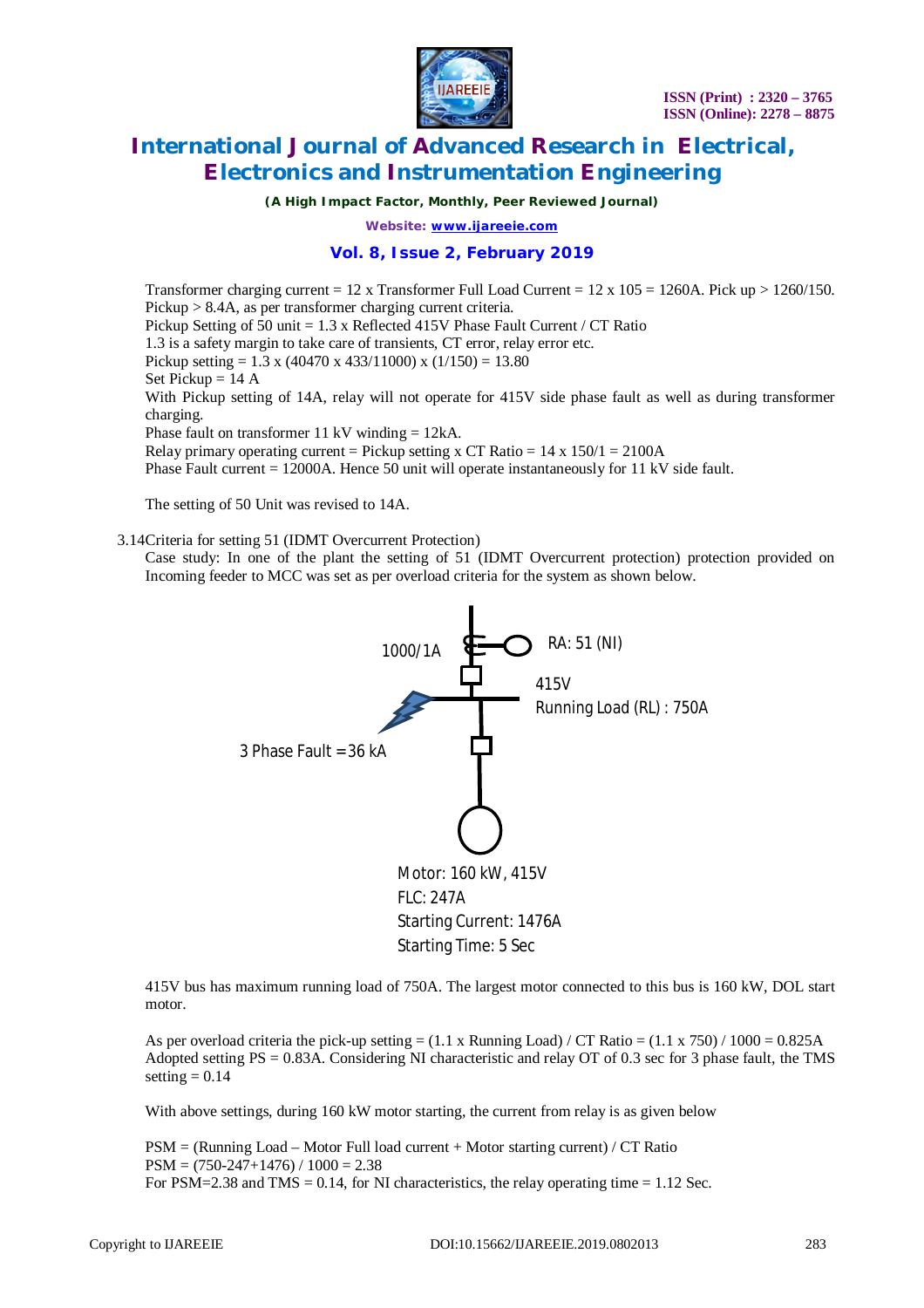

*(A High Impact Factor, Monthly, Peer Reviewed Journal)*

*Website: [www.ijareeie.com](http://www.ijareeie.com)*

#### **Vol. 8, Issue 2, February 2019**

As motor starting time  $(5 \text{ sec})$  > Relay operating time  $(1.12 \text{ sec})$ , the relay operated during starting of largest motor with all other load operating.

Solution: 51 (IDMT Overcurrent protection) protection provided on Incoming feeder to any switchgear shall not be set for Overload Protection. The IDMT relay IEC characteristics curves operating time ranges from few milliseconds to maximum 300 seconds. Whereas transformers thermal withstand capacities are in hours. Moreover if set as overload protection, the incomer relay may operate inadvertently during starting of large DOL start motor as shown in above example. Given below are criteria for setting 51 protection.

Setting of Relay: Relay shall be set such that it should not operate during starting of largest motor connected to the bus with all other loads operating.

Pickup Setting = (RL – FLC of 160kW motor + Starting Current of 160 kW motor)/CT Ratio Pickup Setting = (750-247+1476) / 1000 Pickup Setting = 1.979 Set Pickup  $= 2.0A$ 

Select NI Characteristic for this relay. Relay shall operate in 300 ms; considering downstream motor protection operating time of 50 ms for fault on motor terminal and 250 ms as discrimination time. Time Multiplier Setting (TMS) = 0.13

With above setting, relay actual operating time for 3 phase fault on 415V Bus = 0.3 second. With above settings, the relay operation during motor starting is prevented.

3.15By changing Pickup setting, the IDMT curve can be moved horizontally and by changing TMS setting, the curve can be moved vertically.

3.16Criteria for setting 51N (IDMT Ground Fault Protection)

- Set Pickup setting of 51N on higher side for the Solidly Grounded system as the fault current magnitude is high so even if Pickup setting is high, the Plug Setting Multiplier (PSM) will be more than 20 and IDMT characteristic will operate in the same time (Definite Time) for all PSM values greater than 20. Example: Solidly grounded system, Ground Fault Current = 42.29 kA For a feeder with CT Ratio  $= 1600/1$ A Pick up setting  $= 0.8$  $PSM = 42290/(1600 \times 0.8) = 33.03$ PSM for arcing fault with 70% of ground fault magnitude =  $33.03 \times 0.7 = 23.12$ As PSM for Arcing Fault is >20; the relay operating time of IDMT characteristic for arcing fault is same as that of bolted fault.
- Set Pickup setting of 51N as 10% for resistance grounded system. In the resistance grounded system the ground fault magnitude is low (typically 200A to 400A as per NGR rating). Hence to get higher sensitivity, 51N relay Pickup setting shall be low (10%).
- 3.17Relay 51NE (Transformer Neutral Ground Fault Protection) and 64R (Restricted Ground Fault Protection) shall be wired to trip transformer primary side circuit breaker.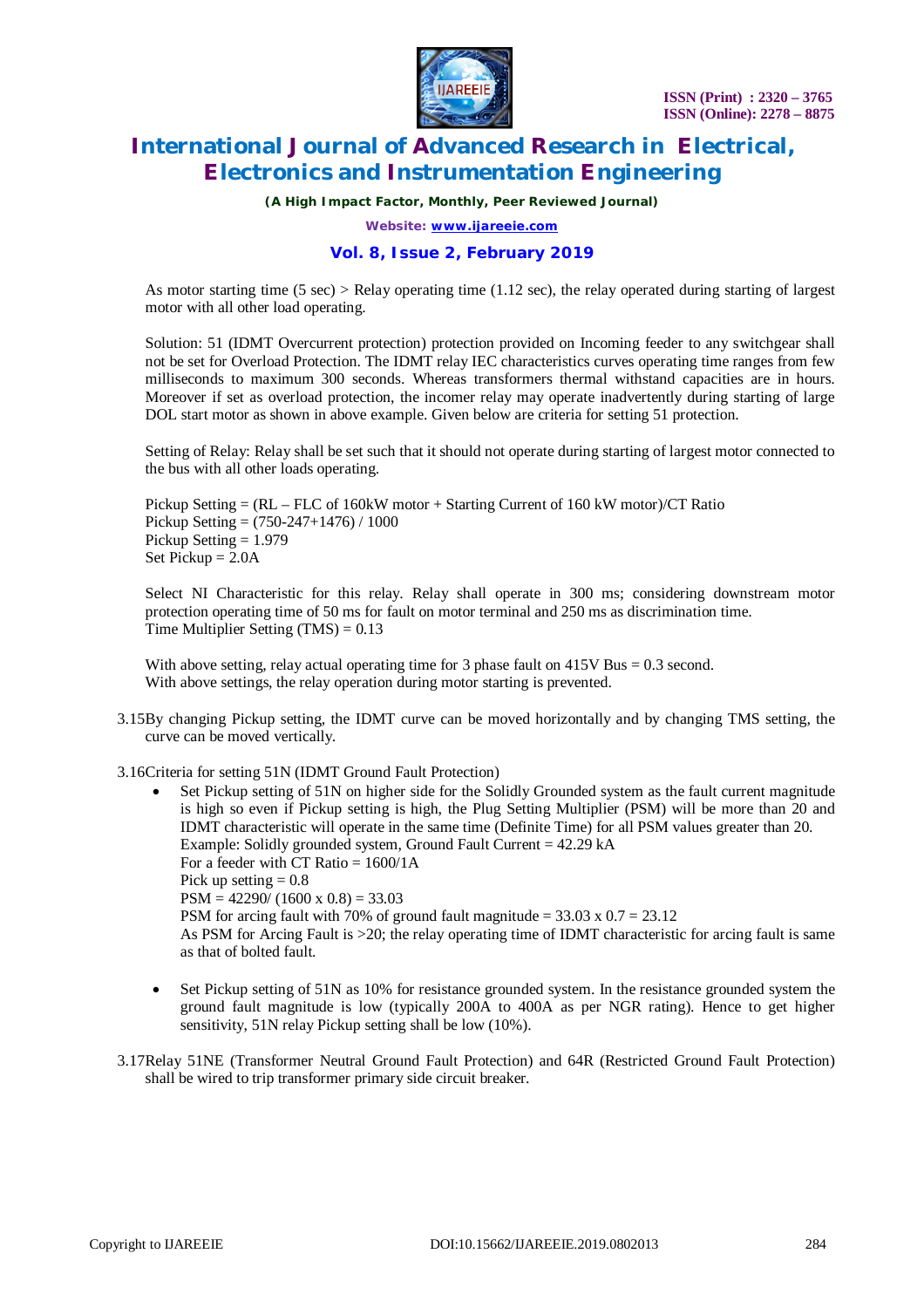

*(A High Impact Factor, Monthly, Peer Reviewed Journal)*

*Website: [www.ijareeie.com](http://www.ijareeie.com)*

### **Vol. 8, Issue 2, February 2019**



3.18 Criteria for setting 50N (Instantaneous Ground Fault Protection)

- For low impedance type of protection set Pickup setting of 50N above the charging current of transformer to avoid spurious operation of 50N during transformer charging due to CT saturation. Typically transformer charging current is between 8 to 12 times Transformer full load current. Hence set Pickup  $= 13$  x Transformer Full Load Current/ CT Ratio. The magnitude of ground fault current on transformer primary side is much higher (in Kilo-amps) to operate 50N and clear fault instantaneously.
- For High impedance type of protection the stabilizing resistor is set to avoid operation of relay during transformer charging.
- 3.19Modern digital and microprocessor based relays have number of protections built in one relay. It is necessary to set required protection units and disable the extra protection units by configuring relay; otherwise relay may operate inadvertently.

#### **IV.CONCLUSION**

Various criteria described in this paper shall be used to workout relay settings and coordination of electrical network. The protection system is really only such if the protection functions necessary are provided and these are suitably set. Particular attention must be paid in the relay coordination study to verifying that the protections do not cause unwanted trips. Modern digital and microprocessor based relays may have number of protections built in one relay. While configuring these relays, it is necessary to set only desired protection units and disable the undesirable protection units otherwise, relay may operate inadvertently.